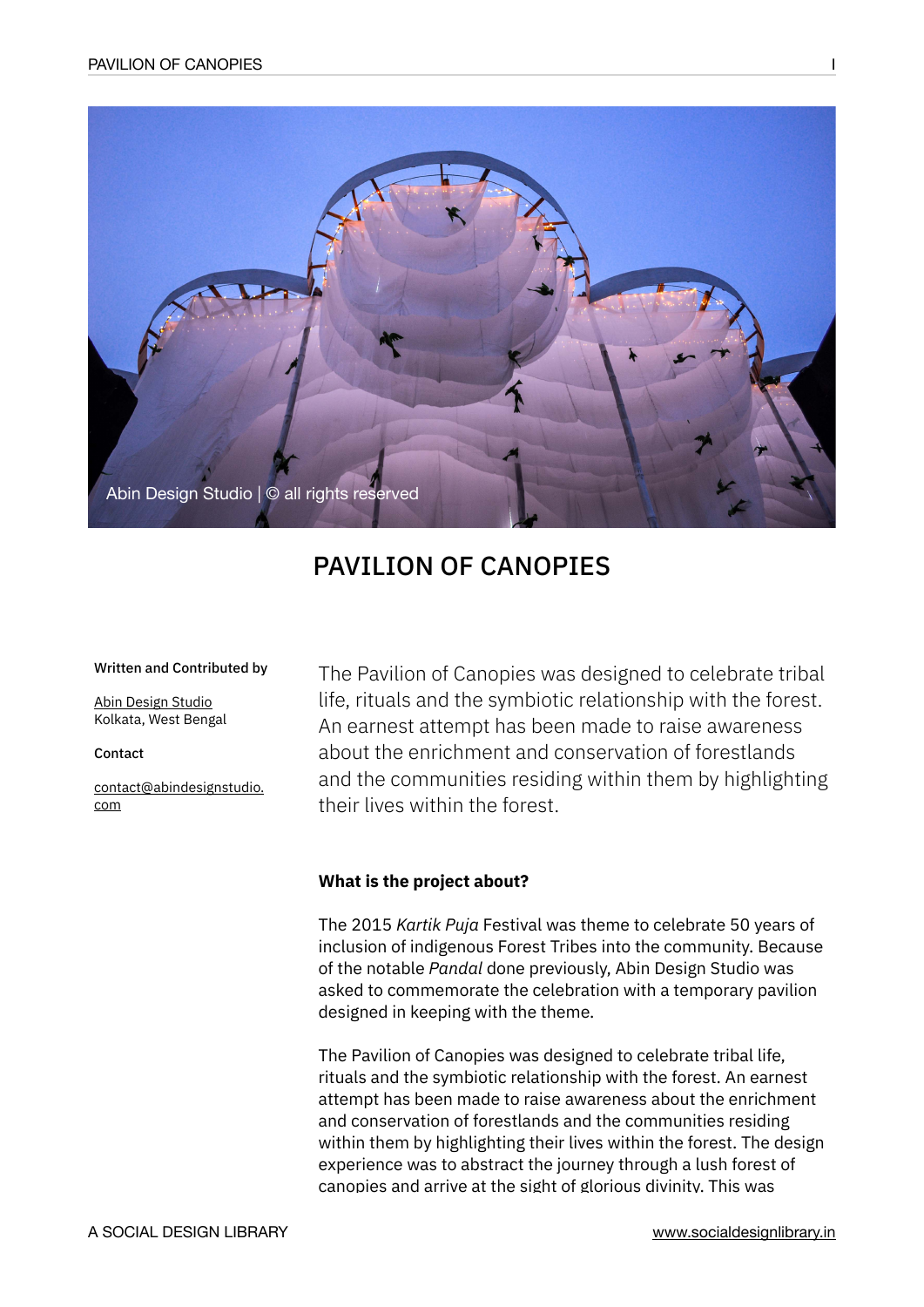similar to the ancient Indian ritual of undertaking a pilgrimage through the forest to seek divine enlightenment. Since the site is also surrounded by dense greenery the design seeks to formally reflect this contextual characteristic.

A mandala-like plan of nineteen discs, each measuring diametrically 10 feet was laid out within a 60 feet dia. circular periphery. Each disc was raised to a height of twenty feet supported by a structure of composite bamboo posts centered at each disc. However, this grid like symmetry of was contrasted by the introduction of 38 planes of undulating fabric that created the diverse canopies within the pavilion. Each fabric plane was bound by a grade of parameters of varying width and height that resulted in a parametric canopy that surged like the tangled vegetation of a forest.

Witnessing shooting stars through the canopy of trees is one of the many cherished memories of growing up in the Bengali countryside. The design seeks to subtly echo that spectacle by placing LED drop lights within the spaces of the fabric panels. The placement of handcrafted birds from local artisans perched on the fabric canopies not only evokes the spirit of the forest but also provides them with a source of additional income and a platform to showcase local art. The construction is sustainable since the primary building materials of fabric and bamboo would be re-used in future community events.

#### **What is the impact?**

As an exercise in abstracting tradition, the plan was a contemporary update of the classical temple pavilion. The idea was to circumnavigate through the forest of canopies and arrive at the shrine that housed the deity. The cascading drapes of the fabric planes were lifted in places to create almost a forest pathway for the devotees to trace their steps to the shrine. Formally, the fabric canopy can also be thought of as an inverted temple Shikhara. The Indian temple is a classical example of designing a devotional community space. The conceptualization of the Pavilion of Canopies is in its essence, a contemporary attempt at re-imagining this ancient tradition.

The pavilion was received with much appreciation by the visitors along with specific observations referencing the play of volumes, the effect of lighting, and the abstracted adherence to the theme. There was a certain influence on the perceptions of the audience this time around and a marked paradigm shift in the approach of the community members towards understanding the concept behind the design, not just the physical installation itself.